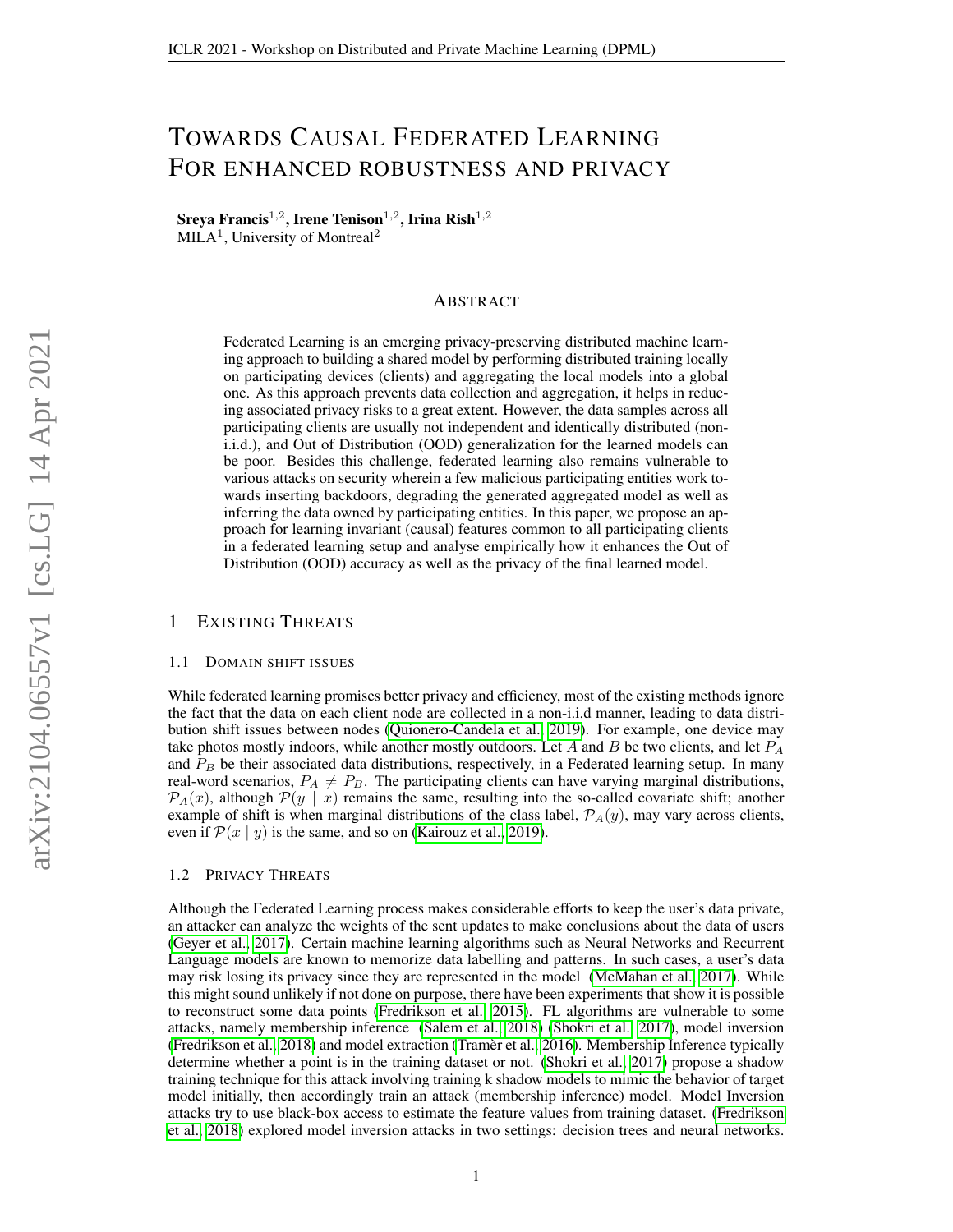Model Extraction attacks try to duplicate the parameters of target model. [\(Tramer et al., 2016\)](#page-5-4) propose effective attack methods to logistic regression, neural networks and decision trees.

# 2 HOW CAN CAUSAL LEARNING ENHANCE FEDERATED LEARNING

Generalization to out-of-distribution (OOD) data in participating clients is still a challenging aspect for federated learning. This is because most statistical learning algorithms used in federated learning strongly rely on the i.i.d. assumption on client data, while in practice domain shift among participating client domains is common. As compared to associational models that are being used in federated learning, models that are learnt with respect to causal features always exhibit better generalization to non-iid data i.e. data from different distributions. As far as privacy is concerned, one of the main attacks posed to federated learning is membership inference attacks wherein only the model predictions can be observed by the attacker [\(Yeom et al., 2018\)](#page-5-5), [\(Nasr et al., 2018b\)](#page-5-6). In [\(Nasr et al.,](#page-5-6) [2018b\)](#page-5-6), it has been proved that the distribution of the training data as well as the generalizability of the model significantly contribute to the membership leakage. Particularly, they show that overfitted models are more susceptible to membership inference attacks than generalized models. Hence it can be inferred that such inference attacks can be nullified to a greater extent with learning networks that exhibit better generalization. In [\(Tople et al., 2020\)](#page-5-7), the generalization property of causal learning has been proven wherein they establish a theoretical link between causality and privacy. It is shown that models learnt using causal features generalize better to unseen data, especially on data from different distributions than the train distribution. It was also proved that causal models provide better differential privacy guarantees as compared to the current associational models that we use. With our approach, we explore how causal learning can enhance the out of distribution robustness as well as the impact it can have on privacy enhancement in a federated learning setup.

#### 3 PROPOSED APPROACH - CAUSALFED



#### 3.1 IMPLEMENTATION WORKFLOW

Figure 1: Causal Federated Learning

Keeping the data private, we propose an approach to collaboratively learn causal features common to all the participanting clients in a federated learning setup. In our federated causal learning framework, the client layer (local) is the one where in each of the participating client entities do the local training for extracting features from their respective input data and outputs the respective features in the form of numerical vectors. Consider client data  $\mathcal{D}_C = (x_i^C, y_i^C)_{i=1}^{N_C}$  where  $x_i^C$  is  $i^{th}$  input and  $y_i^C$  is  $i^{th}$  label for client C. The hidden representation of each participating client is produced by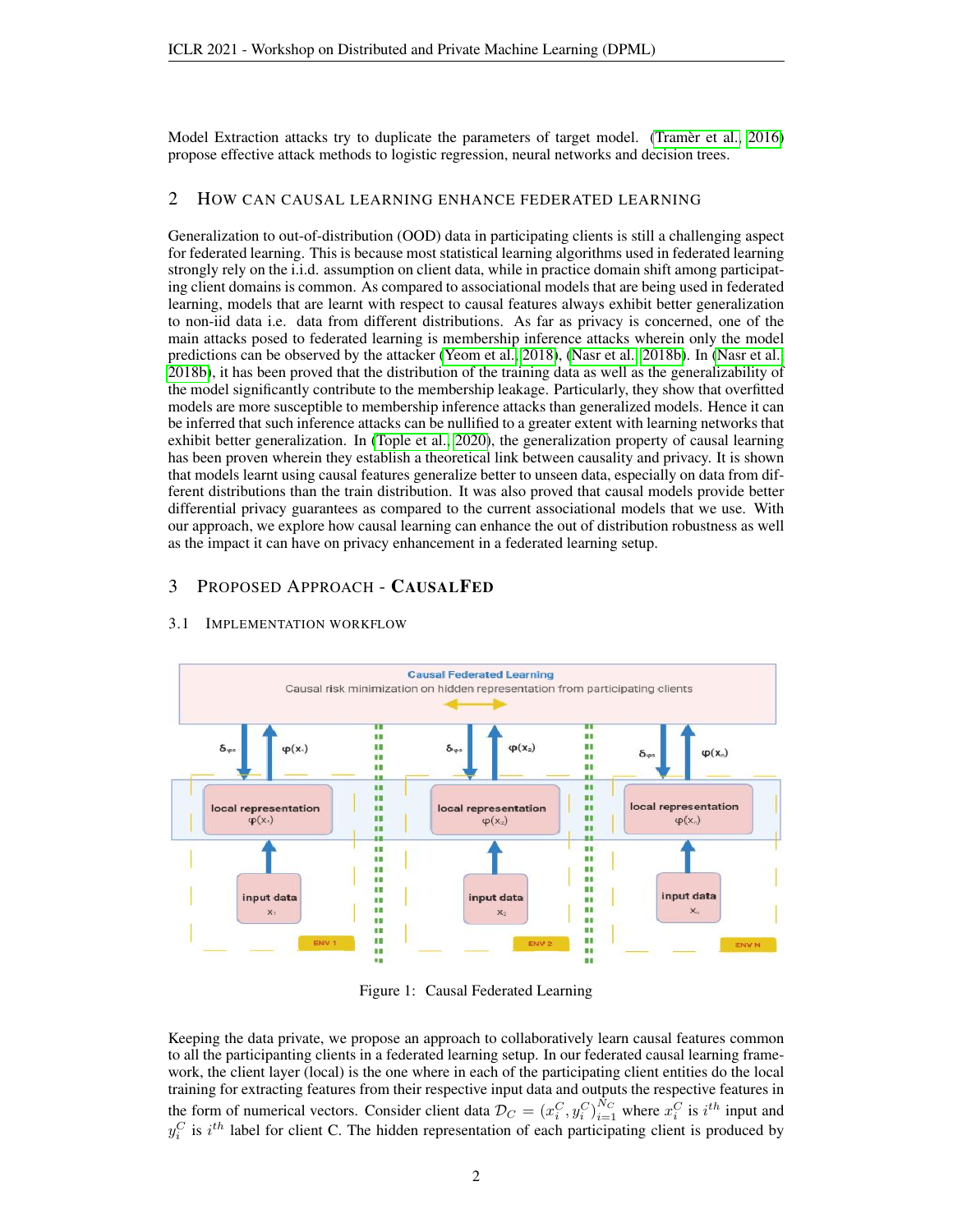neural network as

$$
h_i^C = \phi^C(x_i^C)
$$

where  $h^C \in \mathcal{R}^{N_C \times d}$ , d is the dimension of hidden representation layer. The global server layer is for the participating clients to exchange intermediate training components and train the federated model in collaboration by minimizing the empirical average loss as well as regularizing the model by the gradient norm of the loss for all the participating entities/environments as:

$$
\sum_{C,i}^{S,N_C} \mathcal{L}_d(w \circ h_i, y_i) + \lambda \sum_C^S \left\| \nabla_{w|w=1.0} \sum_i^{N_C} \mathcal{L}_d(w \circ h_i, y_i) \right\|^2
$$

where S equals set of clients/ source domains,  $N_C$  equals number of samples per client  $C$ ,  $\mathcal{L}_d$  equals classification loss, and  $h$ ,  $y$  to represent the hidden representation and its corresponding true class label and  $\lambda$  is hyperparameter. With Invariant Risk Minimization (IRM) [\(Arjovsky et al., 2019\)](#page-4-4) we attempt to learn invariant predictors in a federated learning setup that can attain an optimal empirical risk on all the participating client domains. [A.5](#page-7-0) lists an alternative approach called CausalFedGSD for the same problem.

#### 3.2 ALGORITHM

# Algorithm 1 CausalFed ServerCausalUpdate: Initialize  $\mathbf{W}_{0}^{s}$ for each server epoch,  $t = 1, 2, ...k$  do Select random set of S clients Share initial model with the selected clients for each client  $k \in S$  do  $(\boldsymbol{\phi}(\mathbf{x}_t^k), \mathbf{Y}^k) \leftarrow ClientRepresentation(k, \mathbf{W}_t^k)$ Evaluate loss  $\mathcal{L}_k$ end for  $\mathcal{L}_s = \sum_{k}^{S} \mathcal{L}_k + \lambda \sum_{k}^{S} \left\| \nabla \mathcal{L}_k \right\|$ 2  $\mathbf{W}_{t+1}^s \leftarrow \mathbf{W}_{t}^s - \eta \nabla \mathcal{L}_s$ end for  $\mathbf{W}_t^k \leftarrow ClientUpdate(\nabla \mathcal{L}_s)$  $ClientRepresentation(W_t^k):$ if k is first client to start training then  $\mathbf{W}_t^k \leftarrow \text{initial weights from server}$ else  $\mathbf{W}_t^k \leftarrow \mathbf{W}_{t-1}^{k-1}$  from the previous  $ClientUpdate(\nabla \mathcal{L}_s)$ end if for each local client epoch,  $i=1,2,..k$  do Calculate hidden representation  $\phi(x_t^k)$ end for **return**  $\phi(x_t^k)$  and  $\mathbf{Y^k}$  to server ClientUpdate: for each client  $k \in S$  do  $\mathbf{W}_{t+1}^k \leftarrow \mathbf{W}_{t}^k - \eta \nabla \mathcal{L}_s$ end for **return**  $\mathbf{W}_{t+1}^k$  to server

#### 4 DATASET DETAILS

Colored MNIST: Unlike the MNIST dataset which consists of digits 0-9 in grayscale, the colored MNIST dataset consists of input images with digits 0-4 colored red and labelled 0 while digits 5-9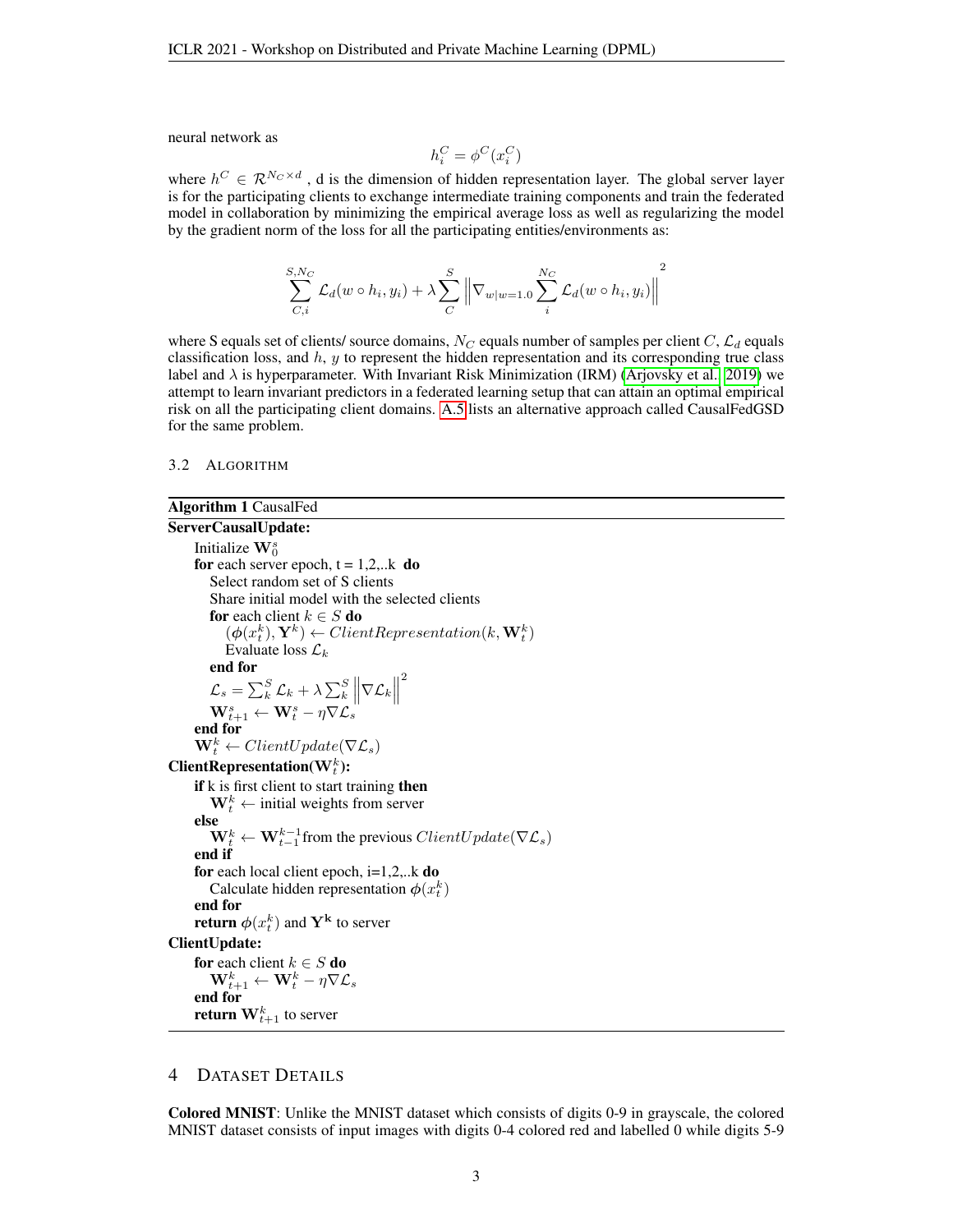are colored green with label with shape of the digit as the causal feature. In our causal federated learning setup, we split the dataset to two environments, each corresponding to a participant/client. We sample 2000 data points per client/server domain. Within the client environments, 80 - 90 % of inputs have their color correlated to the digit whereas within the central server test enviroment has just 10% color-digit correlation which helps in testing the robustness despite the spurious correlation within the inputs.

Rotated MNIST: This dataset consist of original MNIST split to multiple client/participating environments by rotating each digit[0-9] with angles  $0^{\circ}$ ,  $15^{\circ}$ ,  $30^{\circ}$ ,  $45^{\circ}$ , and  $60^{\circ}$ . We sample 1000 data points per client/server environment. The server side test domain consist of digits with angles  $75^\circ$  and  $90^\circ$ 

Rotated Fashion MNIST: Fashion-MNIST is a dataset of Zalando's article images—consisting of a training set of 60,000 examples and a test set of 10,000 examples. Here again we split the dataset to multiple client/participating environments by rotating each fashion item with angles 0°, 15°, 30°, 45°, and 60°. We sample 10000 data points per client/server environment. The server side test domain consist of fashion items with angles  $75^\circ$  and  $90^\circ$ 

#### 5 RESULTS

 $\sigma$   $\mathbf{v}$ 

In our experiments, we compare the performance of federated averaging (Fed-Avg) with the following approaches:

Fed-ERM Within the CausalFed setup, this approach minimizes the empirical average of loss over training data points and treats the data from different domains as i.i.d. ERM loss is given by:

$$
\sum_{C,i}^{S,N_C} \mathcal{L}_s(w \circ h_i, y_i)
$$

where S equals set of clients/ source domains,  $N_C$  equals number of samples per client C,  $\mathcal{L}_s$  equals classification loss.

CausalFed-RM In this approach, we minimize the random match(RMatch) causal loss [\(Mahajan](#page-5-8) [et al., 2020\)](#page-5-8) within the CausalFed setup. RMatch loss is given by:

$$
\sum_{C,i}^{S,N_C} \mathcal{L}_s(w \circ h_i, y_i) + \lambda * \sum_{\Omega(j,k)=1 \mid j \sim N_C, k \sim N_{C'}} \text{Dist}(h_j, h_k)
$$

where  $\Omega$  represents the match function used to randomly pair the data points across the different client domains.

CausalFed-IRM In this approach, we minimize the IRM loss [\(Arjovsky et al., 2019\)](#page-4-4) within the CausalFed setup.

| <b>Dataset</b>       | Arch     |       |            | Fed-Avg Fed-ERM CausalFed-RM CausalFed-IRM |           |  |
|----------------------|----------|-------|------------|--------------------------------------------|-----------|--|
| Colored MNIST        | ResNet18 | 80.3% | 82.97 $\%$ | 60.42 %                                    | 59.33 $%$ |  |
| Rotated MNIST        | ResNet18 | 852%  | 86.5 $%$   | 79.8 %                                     | $80.2\%$  |  |
| Rotated FMNIST LeNet |          | 81.4% | 82.3%      | $72.1\%$                                   | 71.5 %    |  |

Table 1: Train Results

Table 2: Test Results

| <b>Dataset</b> | Arch     | Fed-Avg  |          | <b>Fed-ERM</b> CausalFed-RM | <b>CausalFed-IRM</b> |
|----------------|----------|----------|----------|-----------------------------|----------------------|
| Colored MNIST  | ResNet18 | 11%      | $10.2\%$ | 65.62 $%$                   | 60.3%                |
| Rotated MNIST  | ResNet18 | $82.7\%$ | 82.9%    | $90.2\%$                    | $89.1\%$             |
| Rotated FMNIST | LeNet.   | $72\%$   | 71.6 %   | 74.6 %                      | $739\%$              |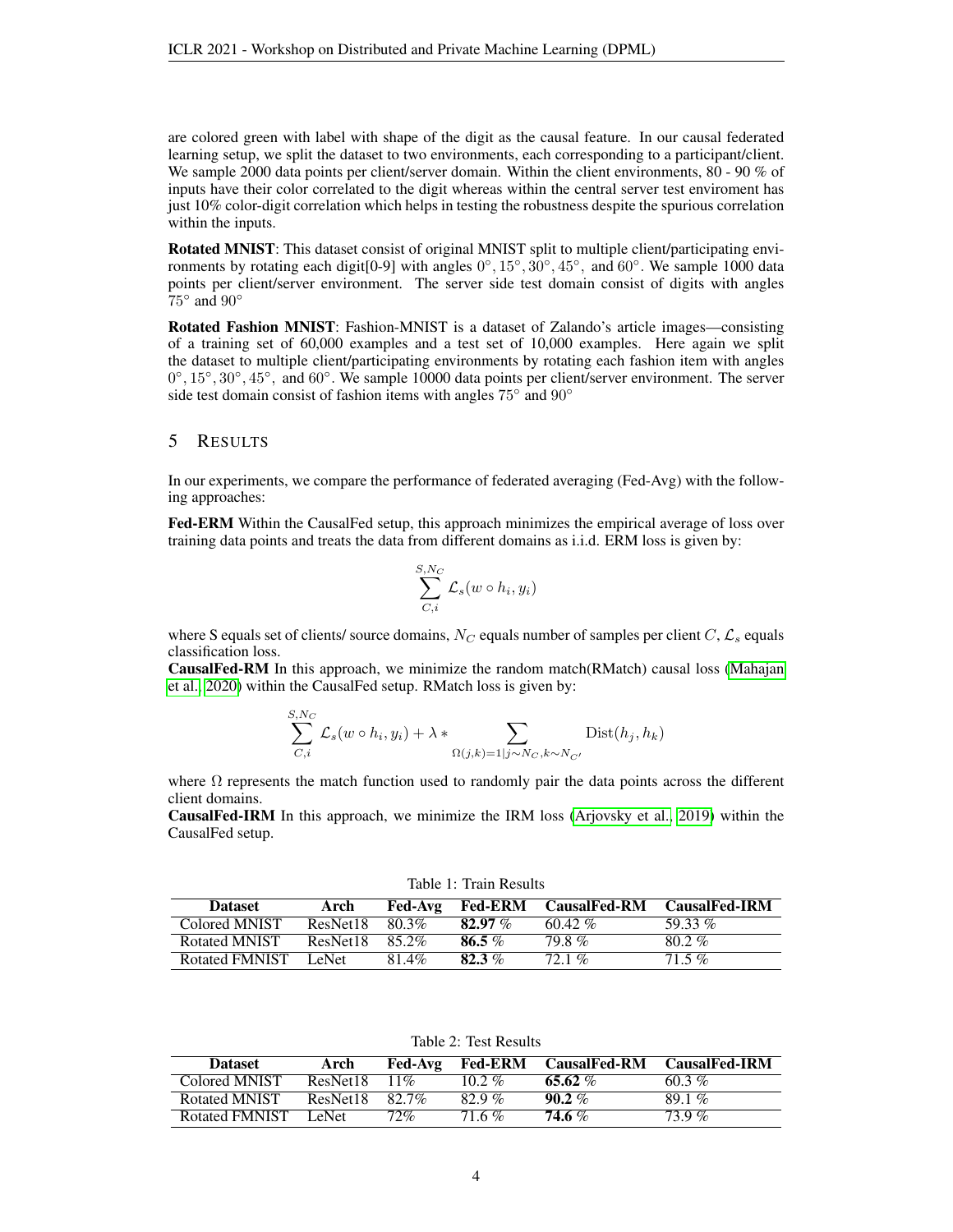We observed that when clients have out of distribution data in a federated setup, FedAvg as well as FedERM does not fare well in the server side test data set though they give highly accurate results on train data(iid) whereas CausalFed-RM and CausalFed-IRM perfoms much better on test data(non iid).

Privacy Leakage In our experiments, within the CausalFed setup, we analyse the privacy leakage on 3 common attacks namely, Membership inference attack, Property inference attack and Backdoor attack. The privacy leakage on each of the attacks is measured by testing the accuracy of attack model. Details on each of the attacks are added in [A.2](#page-6-0) [A.3.](#page-6-1)

| <b>Dataset</b> | Fed-Avg | <b>Fed-ERM</b> | <b>CausalFed-RM</b> | <b>CausalFed-IRM</b> |
|----------------|---------|----------------|---------------------|----------------------|
| Colored MNIST  | 79 21 % | $7945\%$       | 58.57 %             | 569%                 |
| Rotated MNIST  | 84.4%   | $85.24\%$      | 68.3%               | 64.4 %               |
| Rotated FMNIST | 76.61 % | $7823\%$       | 57.55 $\%$          | 55.7%                |

Table 3: Leakage on inference attack

We observe that in our setup with an out of distribution(OOD) test set, the membership inference attack accuracy of a federated causal client adversary model is much lesser as compared to a federated setup with associational client models. It was also observed that federated causal models provide better pivacy guarantees against property inference attacks which could be owed to the fact that inversion based on learning correlations between attributes and final prediction, e.g., using color to predict the digit, can be eliminated by causal models, since a non-causal feature will not be included in our final causal federated model.

# 6 CONCLUSION

In this work, we show that CausalFed is more accurate than non-privacy-preserving federated learning approaches as well as superior to non-federated associational learning approaches in comparison to existing privacy enhancing approaches in federated setup which suffer from pretty high accuracy loss. We were able to experiment and confirm that causal feature learning can enhance out of distribution robustness in federated learning. Moving forward, we need to analyse the performance of this approach in real world datsets as well as compare various other causal learning approaches which can further enhance the out of distribution robustness and improve leakage protection in our current setup. We believe that CausalFed and CausalFedGSD serve as an initial approach to perform causal learning in a federated setting that offers several extensions for future work.

#### **REFERENCES**

- <span id="page-4-4"></span>Martin Arjovsky, Léon Bottou, Ishaan Gulrajani, and David Lopez Paz. Invariant risk minimization. *arXiv:1907.02893*, 2019.
- <span id="page-4-5"></span>Melis C, Song E, De Cristofaro, and V. Shmatikov. Exploiting unintended feature leakage in collaborative learning. *IEEE Symposium on Security and Privacy*, 2019.
- <span id="page-4-2"></span>Matt Fredrikson, Jha S, and Ristenpart T. Model inversion attacks that exploit confidence information and basic countermeasures. *ACM*, pp. pp. 1322–1333, 2015.
- <span id="page-4-3"></span>Matt Fredrikson, Somesh Jha, and Thomas Ristenpart. Model inversion attacks that exploit confidence information and basic countermeasures. *arXiv:1806.01246*, 2018.
- <span id="page-4-1"></span>Robin C. Geyer, Tassilo Klein, and Moin Nabi. Differentially private federated learning: A client level perspective. *arXiv:1712.07557*, 2017.
- <span id="page-4-0"></span>Peter Kairouz, Brendan Mcmahan, Brendan Avent, Aurélien Bellet, Mehdi Bennis, Arjun Nitin Bhagoji, Keith Bonawitz, Zachary Charles, Graham Cormode, and Rachel Cummings. Advances and open problems in federated learning. *arxiv*, 2019.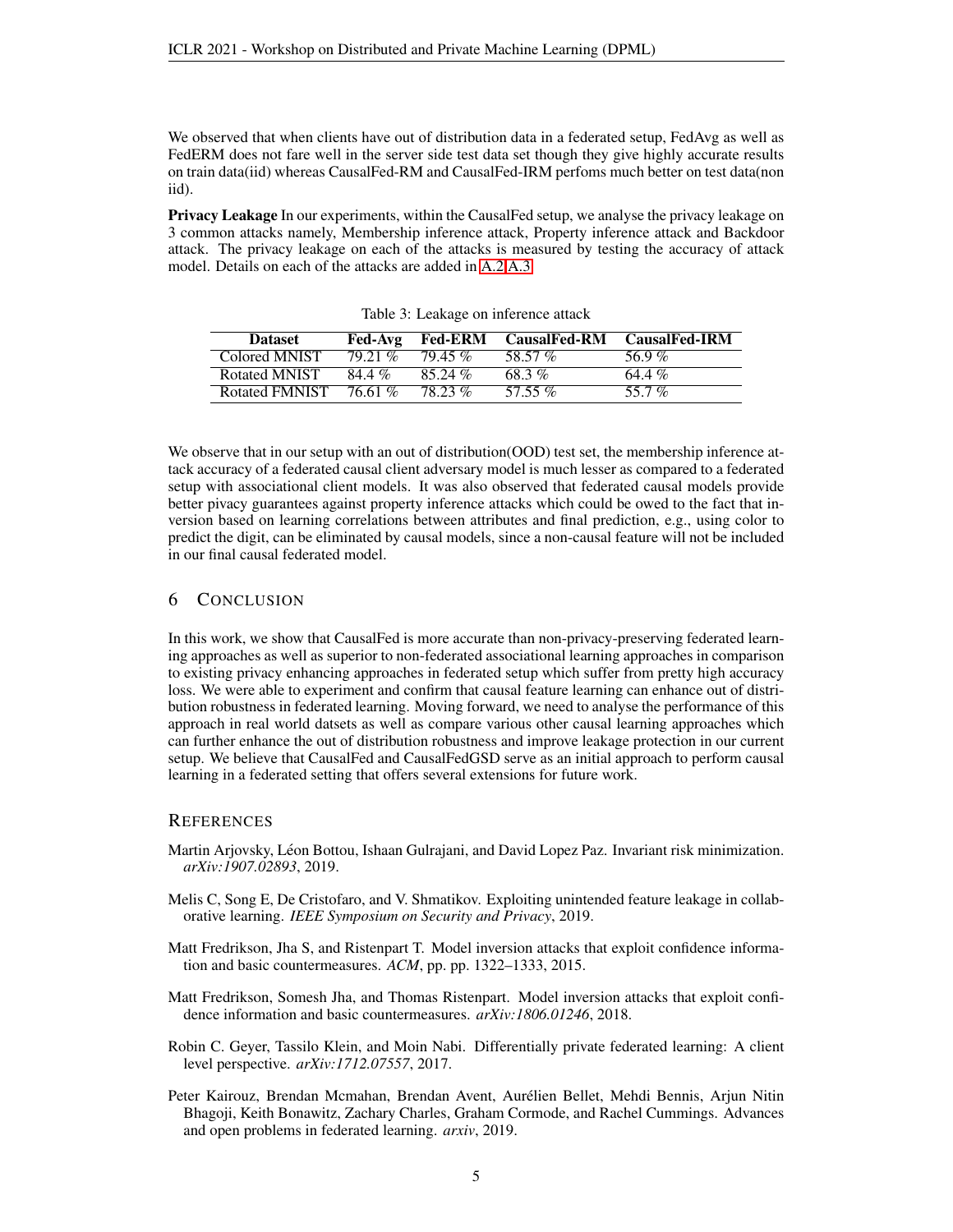- <span id="page-5-8"></span>D Mahajan, S Tople, and A Sharma. Domain generalization using causal matching. *arXiv:2006.07500*, 2020.
- <span id="page-5-1"></span>H Brendan McMahan, Ramage D.Talwar, and K.Zhang. Learning differentially private language models without losing accuracy. *arXiv:1710.06963*, 2017.
- <span id="page-5-9"></span>Nasr, Reza Shokri, and Amir Houmansadr. Comprehensive privacy analysis of deep learning: Passive and active white-box inference attacks against centralized and federated learning. *arXiv:1812.00910*, 2018a.
- <span id="page-5-6"></span>Milad Nasr, Reza Shokri, and Amir Houmansadr. Comprehensive privacy analysis of deep learning. *arXiv:1812.00910*, 2018b.
- <span id="page-5-0"></span>Joaquin Quionero-Candela, Masashi Sugiyama, Anton Schwaighofer, , and Neil D Lawrence. Dataset shift in machine learning. *ISBN 0262170051*, 2019.
- <span id="page-5-2"></span>Ahmed Salem, Yang Zhang, Mathias Humbert, Pascal Berrang, Mario Fritz, and Michael Backes. Mlleaks model and data independent membership inference attacks and defenses. *arXiv:1806.01246*, 2018.
- <span id="page-5-3"></span>Reza Shokri, Marco Stronati, Congzheng Song, and Vitaly Shmatikov. Membership inference attacks against machine learning models. *arXiv:1806.01245*, 2017.
- <span id="page-5-7"></span>Shruti Tople, Amit Sharma, and Aditya V. Noris. Alleviating privacy attacks via causal learning. *arXiv:1909.12732*, 2020.
- <span id="page-5-4"></span>Florian Tramer, Fan Zhang, Ari Juels, Michael K Reiter, , and Thomas Ristenpart. Stealing machine ` learning models via prediction apis. *arXiv:1806.01246*, 2016.
- <span id="page-5-5"></span>S. Yeom, I. Giacomelli, M. Fredrikson, and S. Jh. Privacy risk in machine learning: Analyzing the connection to overfitting. *arXiv:1709.01604*, 2018.
- <span id="page-5-10"></span>Yue Zhao, Meng Li, Liangzhen Lai, Naveen Suda, Damon Civin, and Vikas Chandra. Federated learning with non-iid data. *arXiv:1806.00582*, 2018.

#### A APPENDIX

A.1 OBJECTIVE FUNCTIONS

ERM This approach minimizes the empirical average of loss over training data points and treats the data from different domains as i.i.d. ERM loss is given by:

$$
\sum_{C,i}^{S,N_C} \mathcal{L}_s(w \circ h_i, y_i)
$$

where S equals set of clients/ source domains,  $N_C$  equals number of samples per client  $C, \mathcal{L}_s$  equals classification loss.

RMatch RMatch loss is given by:

$$
\sum_{C,i}^{S,N_C} \mathcal{L}_s(w \circ h_i, y_i) + \lambda * \sum_{\Omega(j,k)=1 | j \sim N_C, k \sim N_{C'}} \text{Dist}(h_j, h_k)
$$

where  $\Omega$  represents the match function used to randomly pair the data points across the different client domains [\(Mahajan et al., 2020\)](#page-5-8).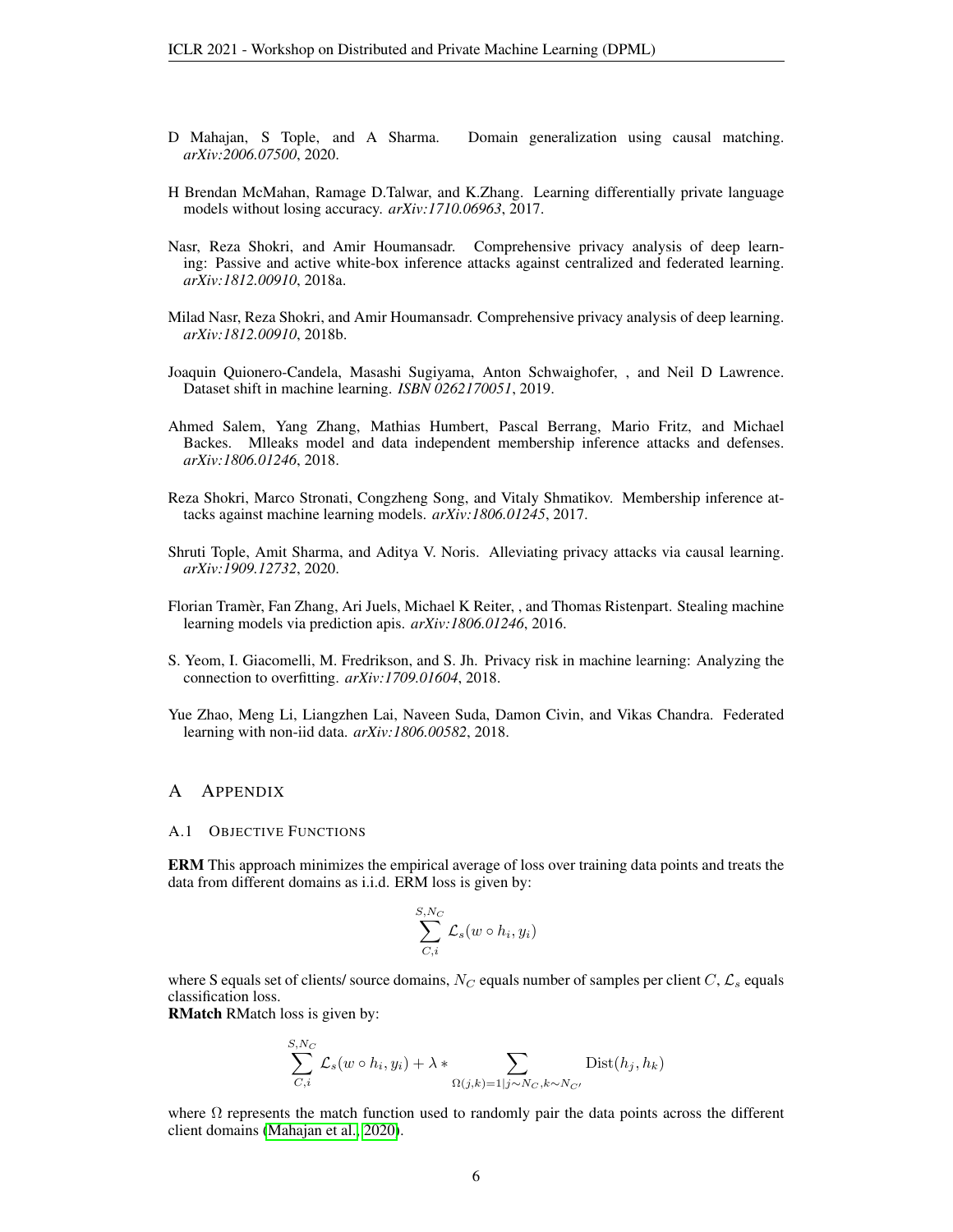# <span id="page-6-0"></span>A.2 INFERENCE ATTACK

#### A.2.1 MEMBERSHIP INFERENCE

The main idea is that each training data point affects the gradients of the loss function such that the adversary can use Stochastic Gradient Descent algorithm (SGD) to extract information from other clients' data [\(Nasr et al., 2018a\)](#page-5-9). The adversary can perform gradient ascent on a target data point before local parameter update. SGD reduces the gradient,in case the considered data point is part of a client's set resulting in a succesful membership inference. Attack can come from both the client side and the server side. An adversarial client can observe the aggregated model updates and extract information about the union of the training dataset of all other participants by injecting adversarial model updates. For a server side attack, it can control the view of each target participant on the aggregated model updates and extract information from its dataset.

In our implementation, we sample 2,000 datapoints for Rotated-MNIST and 10,000 datapoints for Fashion-MNIST from the original train and test dataset to create the attack-train and attack-test dataset. We use pytorch code provided by [\(Shokri et al., 2017\)](#page-5-3)[\(Nasr et al., 2018a\)](#page-5-9)

#### A.2.2 PROPERTY INFERENCE

The main idea behind this attack is that, at each round, each client's contribution is based on a batch of their local training data, so the attacker can infer properties that characterize the target dataset for which the adversary needs sample train data, which is labeled with the attribute to be infered.[\(C](#page-4-5) [et al., 2019\)](#page-4-5) It is aimed at infering properties of client data that are uncorrelated with the features that characterize the classes of the model. In our experiments we decided on client domain as the attribute which is to be inferred by the adversary. Another such attribute that is uncorrelated with the final prediction is the color of the input.

We observe that federated causal models provide better pivacy guarantees against this attack which could be owed to the fact that inversion based on learning correlations between attributes and final prediction, e.g., using color to predict the digit, can be eliminated by causal models, since a noncausal feature will not be included in the our final causal federated model.

#### <span id="page-6-1"></span>A.3 BACKDOOR ATTACK

For an initial analysis, we experimented with two backdoor attacks:

- A single-pixel attack, where in the attacker changes the top-left pixel color of all the inputs, and mislabels them.
- A semantic backdoor where in the attacker selects certain features as the backdoors and misclassifies them. For example, the attacker classifies digits rotated  $15°$  with label 7 as 0

In both the cases, CausalFed exhibited better resilience as compared to FedAvg.

#### A.4 NETWORK ARCHITECTURE

| Architecture | <b>No of Layers</b> | <b>Kernel</b> spec    |
|--------------|---------------------|-----------------------|
| LeNet        |                     | (5x5), (2x2)          |
| AlexNet      |                     | (11x11), (5x5), (3x3) |
| ResNet18     | 18                  | (7x7), (3x3)          |

Table 4: Network Architecture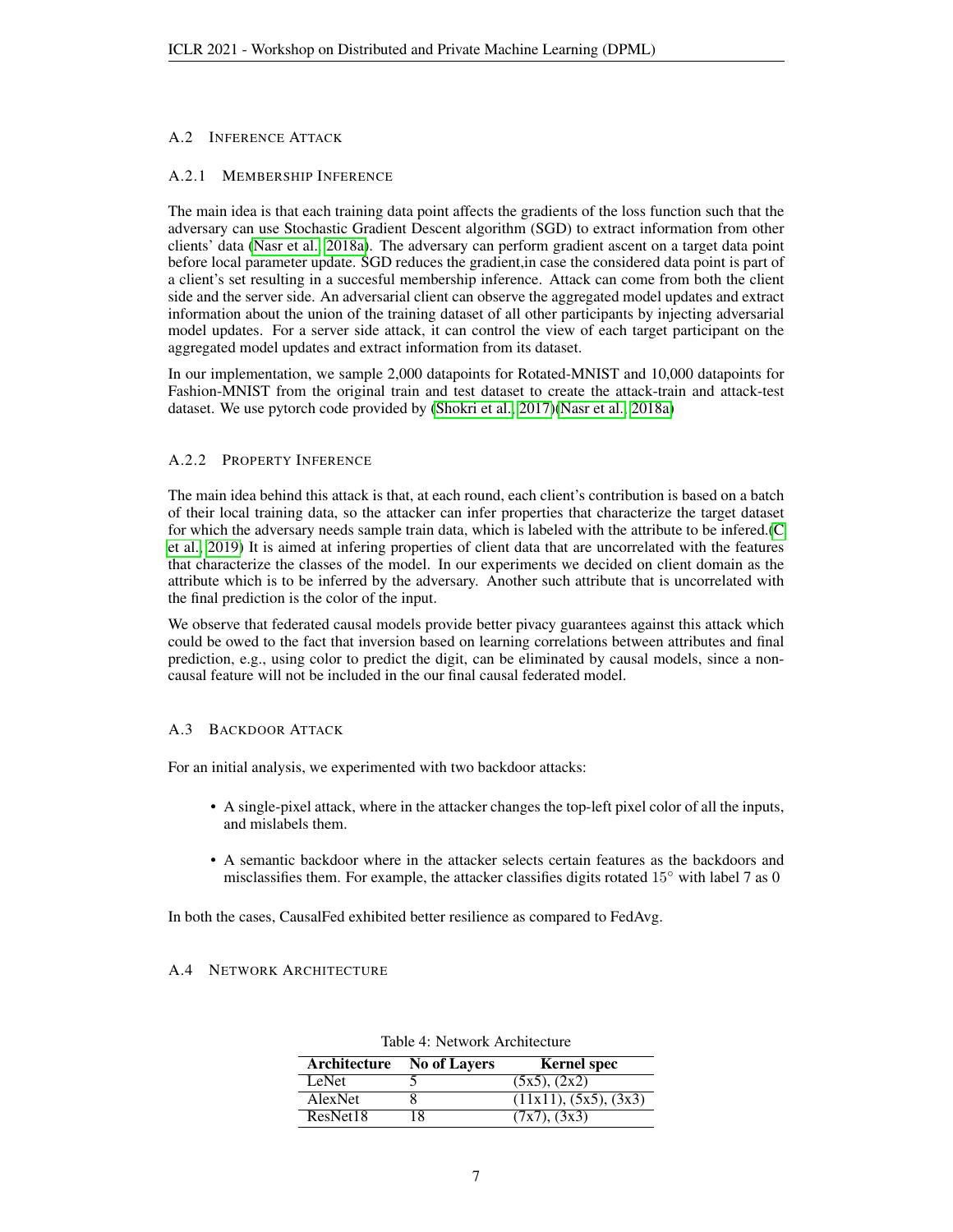#### <span id="page-7-0"></span>A.5 CASUALFEDGSD - ALTERNATIVE APPROACH TO CAUSALFED



Figure 2: Causal Federated Learning

In [\(Zhao et al., 2018\)](#page-5-10), it has been shown that globally shared data can reduce EMD(earth mover's distance) between the data distribution on clients and the population distribution which can help in improved test accuracy.As this globally shared data is a separate dataset from that of the client, this approach is not privacy sensitive.

With the CausalFed approach, there can be privacy concerns regarding sharing the client data representation to the global server due to which depending on a global data set(with different enviroments) to enhance causal feature learning within a federated learning setup seems plausible. As we have no control on the clients' data, we can distribute a small subset of global data containing a distribution over all the classes/enviroments from the server side to the clients during the initialization stage of federated learning.

The local model of each client is learned by minimizing the empirical average loss as well as regularizing the model by the gradient norm of the loss for both the shared data from server(Global Environment) and private data from each client(Local Environment). This enhances the learning of causal/invariant features common to both the client and global data environments without losing the privacy of client side data.

#### Algorithm 2 CausalFedGSD

# ServerUpdate:

```
G \leftarrow distribution over all environments present in server
     Initialize w_0Initialize random portion of G as G_0for each server epoch, t = 1,2,...k do
        Select random set of S clients
        Share G_0 and initial model with the selected clients
        for each client k \in S do
            w_{t+1}^k = ClientUpdate(k, w_t)end for
         w_{t+1} = \sum_{k=1}^{K} \frac{n_k}{n} w_{t+1}^kend for
ClientUpdate(w):
      \mathcal{E}_{tr} \in [Client \; Env] \bigcup [Global \; Env]for each local client epoch, t=1,2,...k do
         L_{\text{IRM}}(\Phi, w_t^k) = \sum_{e \in \mathcal{E}_{\text{tr}}} R^e(w \circ \Phi) + \lambda \cdot \mathbb{D}(w, \Phi, e)w_t^k = w_t^k - \eta \nabla L_{\text{IRM}}(w_t^k)end for
```